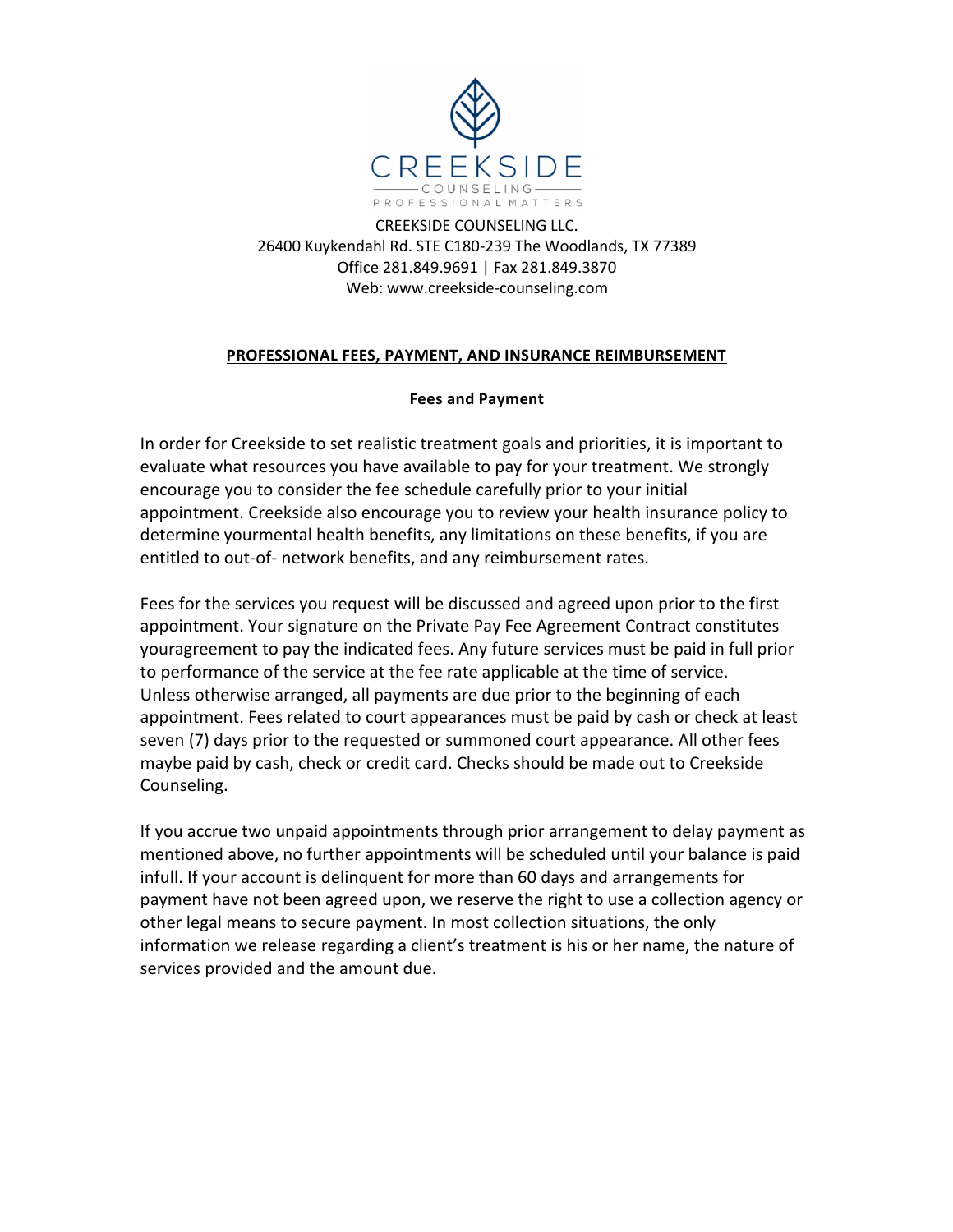

### **Insurance Reimbursement**

We are not contracted with any private insurance companies and am thus considered an "out-of-network" provider for many clients. For these clients, we are unable to bill the private insurance provider directly. However, we routinely provide clients with a "Recordof Services Provided & Fees Collected" (invoice). Clients may then submit this statementto their insurance company for reimbursement (if the client is entitled to outof-network benefits). Our clients generally report that this arrangement works well for them.

Please note that not all psychological services are covered by all insurance plans. Yourinsurance provider may only cover a portion of our fees. I strongly encourage you to review your health insurance policy prior to meeting with us in order to determine your mental health benefits. It is your responsibility to verify the specifics of your coverageand to file all claims on your own behalf.

Depending on your financial circumstances and total medical costs for any year, psychological services and the cost of transportation to and from appointments may betax-deductible expenses. Creekside encourage you to discuss this with a tax advisor.

**Medicare:** We are required to inform you that currently Creekside does not provide services through Medicare, regardless of your eligibility for these benefits. You are still able to use services, but you are responsible for all charges.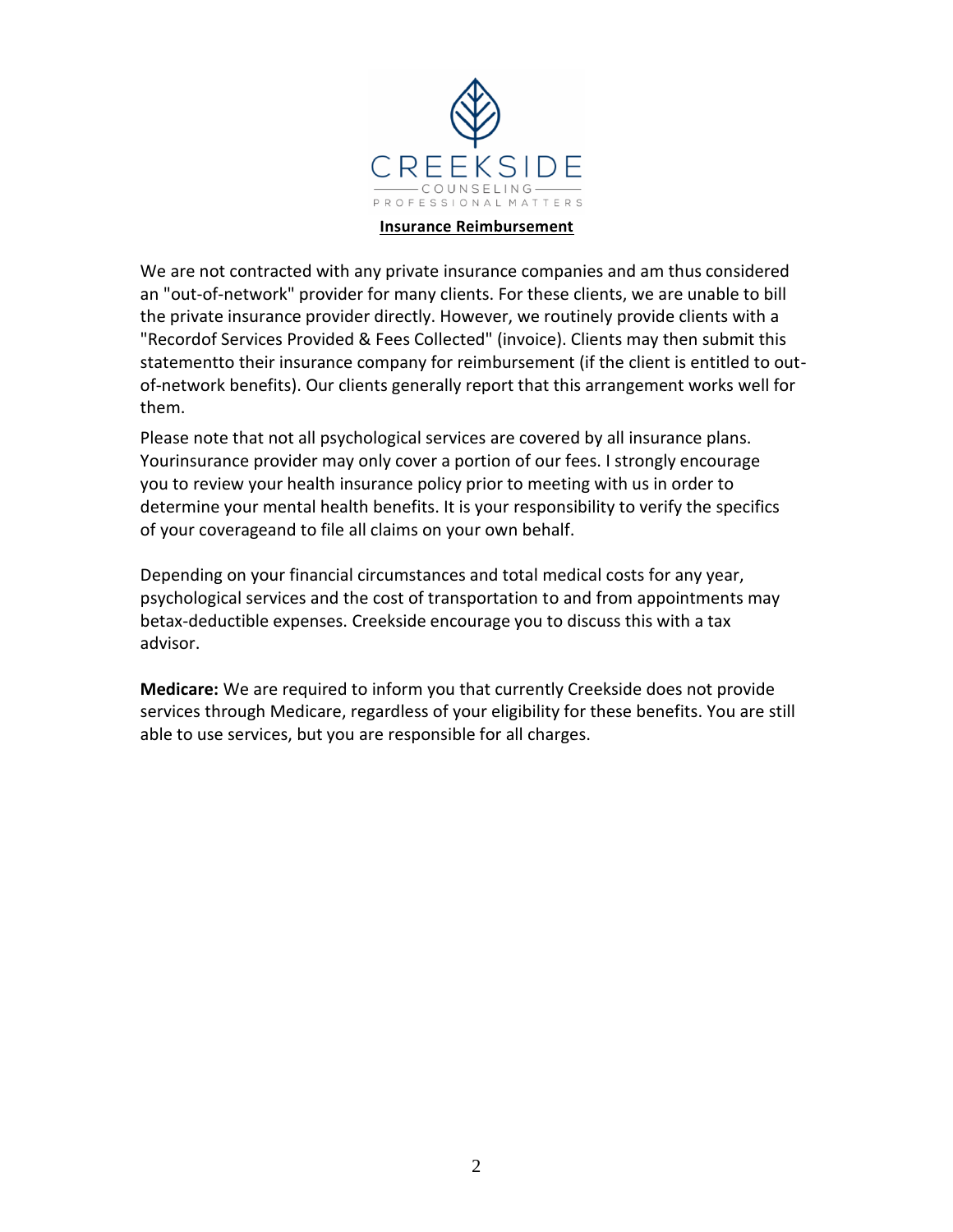

## **PRIVATE PAY FEE AGREEMENT**

| Initial Interview                    | 75 minutes                             | \$310       |
|--------------------------------------|----------------------------------------|-------------|
| Couples, Families &<br><b>Minors</b> | 50 to 55 minutes                       | \$250-\$300 |
| Individual Therapy<br>(> 18 years)   | 50 to 55 minutes                       | \$200       |
| Lengthy appointment                  | 75 - 85 minutes                        | \$350       |
| Telephone consultation               | Per 10 minutes                         | \$50        |
| Missed appointments                  | (no call/no show)                      | Full fee    |
| <b>Appointment Cancelled</b>         | without 24 hours' notice               | Full fee    |
| <b>Insufficient Funds</b>            | (Returned Check)                       | \$25        |
| Deposition for testimony             | Per Hour<br>(two hour minimum prepaid) | \$1,000     |
| for court appearance                 |                                        |             |
| Deposition for testimony             | Half day of testimony in court or at   | *\$5,000    |
| for court appearance                 | ahearing                               | (see below) |
| Deposition for testimony             | Full day of testimony in court or at   | *\$7,500    |
| for court appearance                 | а                                      | (see below) |
|                                      | hearing                                |             |

\*If you or your child become involved in legal proceedings that require our participation,you will be expected to pay for our professional time even if we are called or summoned to testify by another party. Because of the difficulty of testifying in legal matters, which often require last minute cancellations of existing appointments, we will charge \$5,000 per half day or \$7,500 per full day for preparation and attendance at any legal proceeding or hearing. Due to the unpredictable time requirements of court proceedings and other hearings, there is a two (2) day minimum retainer for all court or hearing appearances.

All retainers must be paid by cash or check and received at least one week (seven days)prior to the court appearance, whether an agreed upon service or via a summons to appear. Any unused amount from the retainer will be returned via check one month following the final close of the hearing or court case in order to cover any recall for testimony that is required.

Occasionally, clients request additional services such as supplemental reports, attendanceat meetings, school visits or conferences, consultation with other providers, or other services not included in weekly psychotherapy or assessment. Our fee for such services is \$250/hour.